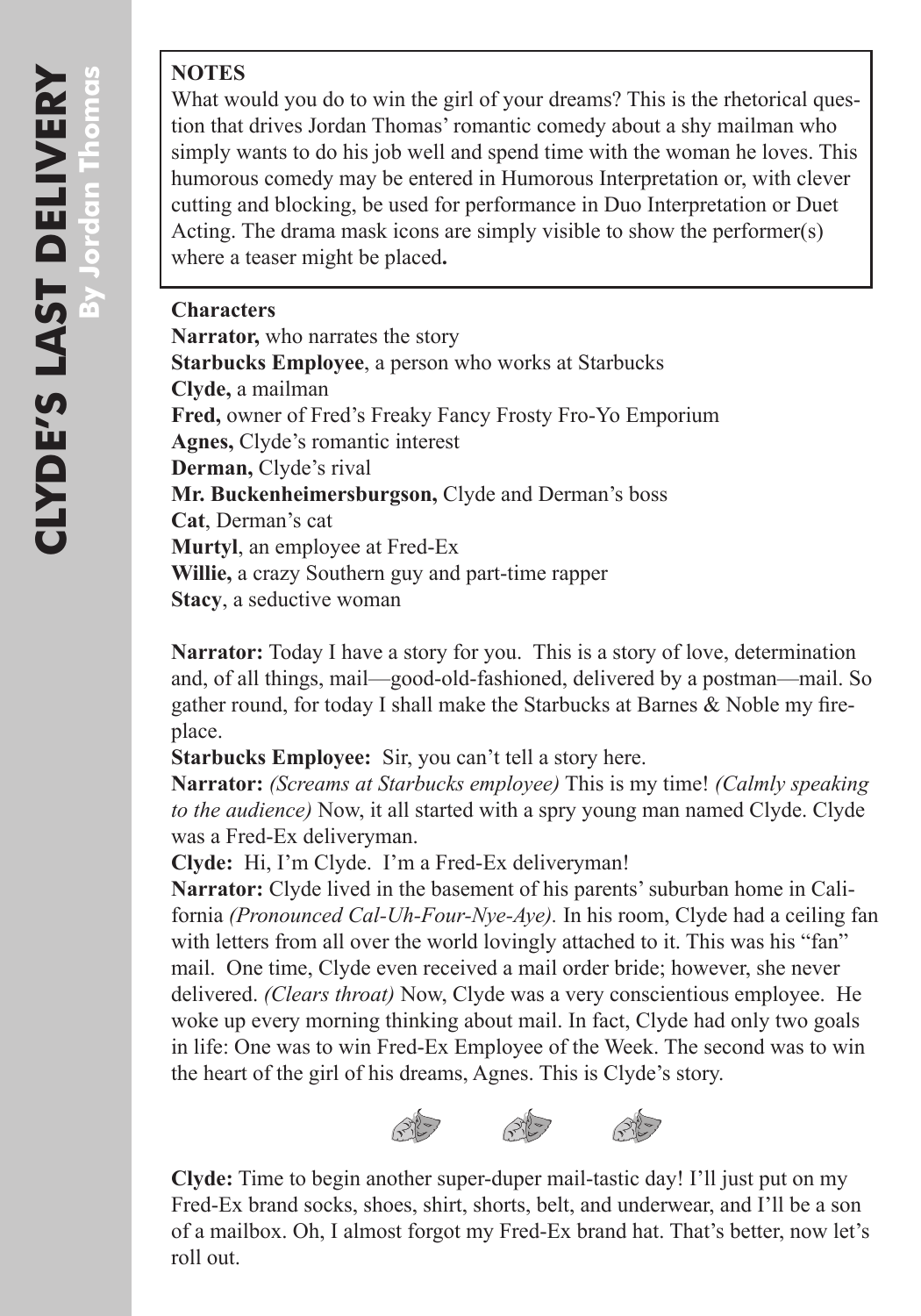**Narrator:** Clyde no doubt had a knack for delivering mail; however, time and time again Clyde was out-delivered by his rival, Derman. Every week, Derman won Fred-Ex Employee of the Week. Derman was also dating Clyde's dream girl, Agnes. Clyde's days were busy, making many stops all across Basic-Name-Ville, USA. No stop, however, made Clyde quite as happy as his daily delivery to Fred's Freaky Fancy Frosty Fro-Yo Emporium. Clyde's ladylove, Agnes, was a Jr. Yogurt Associate there.

### **(STAMP)**

**Clyde:** Hey, Fred, I got a delivery of sporks for you today.

**Fred:** Oh, great! Just in time for Freaky Friday.

**Clyde:** Uh, yeah, okay. I'm just going to drop these off with Agnes.

**Fred:** *(Singing)* I'm a pretty girl!

**Clyde:** What?

**Fred:** *(Realizing he sang out loud)* What?

**Clyde:** Okay… Hey, Agnes, I've got a spool of sporks here for you.

**Agnes:** Oh, great! Just in time for Freaky Friday!

**Clyde:** Is Freaky Friday a thing or…? Never mind. So, Agnes, I was thinking, maybe after work you might want to stop by the old paper factory and watch the sun set?

**Agnes:** Gosh golly, that sure does sound like a heap of fun, but I have a date with Derman tonight.

**Clyde:** *(Disappointed)* Oh, yeah, that sounds mail-tastic. Well, um, I'd better go; these letters aren't going to deliver themselves, right?

**Fred:** Yes, they will. It's called Email.

**Clyde:** Ok, I don't know what you're talking about, Fred. You must be con fused. I've heard of a similar thing in the insect community called Bee-mail, but that technology is just too advanced!

**Fred:** *(Singing again)* I'm a pretty girl!

**Clyde:** What? Oh, never mind. I'm just going to go. Bye, Agnes.

**Narrator:** While Clyde was diligently making his deliveries, something far more sinister was occurring on the other side of Basic-Name-Ville, USA. **(STAMP)**

**Derman:** Mr. Buckenheimersburgson, I do not believe that Clyde deserves Fred-Ex Employee of the Week.

**Mr. Buckenheimersburgson:** I appreciate your concern on the matter, but like the mail, I will have to sort this out myself.

**Derman:** But Mr.—

**Mr. Buckenheimersburgson:** Not another Stampin' darn word, Derman! Are we as clear as the invisible seal on an envelope?

**Derman:** Yes, sir. *(To himself)* It's just that Clyde can't win Fred-Ex Employee of the Week. That would give him just enough self-esteem for a chance at win ning over Agnes. Not to mention the Golden Stamp! I must intervene! But how? **Cat**: Meow.

**Derman:** No, that's too simple. **Cat**: Meow.